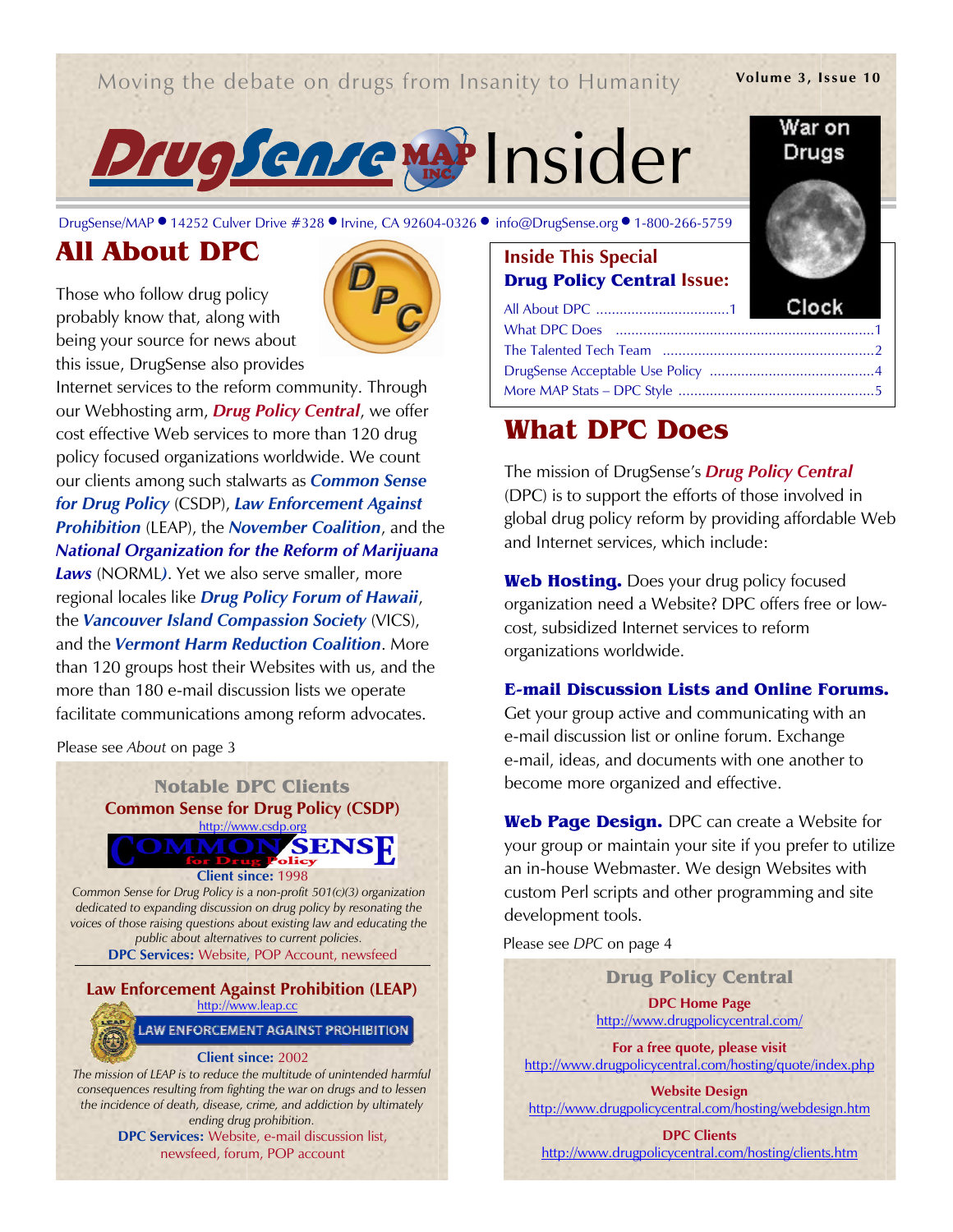More Notable DPC Clients

November Coalition http://www.november.org Voyember Oostrign

Client since: 1999 The November Coalition is a non-profit organization of grassroots volunteers educating the public about the destructive increase in prison population in the United States due to our current drug laws.

DPC Services: Website, newsfeed, POP Account

## National Organization for the Reform of Marijuana Laws (NORML)

http://www.norml.org



NORML's mission is to move public opinion sufficiently to achieve the repeal of marijuana prohibition so that the responsible use of cannabis by adults is no longer subject to penalty.

DPC Services: Chapter Websites and e-mail discussion lists

## Drug Policy Forum of Hawaii http://www.dpfhi.org ug Policy Forum

### Client since: 2001

DPFHI's mission is to encourage the development of effective drug policies that minimize economic, social, and human costs.

DPC Services: Website, e-mail discussion list, POP Account

### Vancouver Island Compassion Society http://www.thevics.com

The Vancouver Island Compassion Society

#### Client since: 2002

The Vancouver Island Compassion Society is a non-profit organization dedicated to providing a safe source of cannabis-based treatments to its membership, and to adding to our knowledge and understanding of the therapeutic potential of whole-plant cannabis medicines through community-based scientific research.

DPC Services: Website, POP Account

#### Vermont Harm Reduction Coalition http://www.vhrc.org/

Vermont Harm Reduction Coalition

#### Client since: 2001

The Vermont Harm Reduction Coalition (VHRC) is committed to reducing behavioral and drug-related harm among individuals and communities by initiating and promoting harm reduction education, training, resources, and community organizing throughout the state. DPC Services: Website, POP Account

# The Talented Tech Team

Part of what makes DPC special is the team of individuals who comprise it. They are not only technically literate; they are also drug policy activists themselves with an in depth grasp of this social issue. Team members, their titles, how they begin their day, and their expertise include (from "A Day in the Life of the DrugSense Staff"):

### Matt Elrod: Webmaster, Developer, Senior Tech

Support. "The first thing I do each day is to check various log files for emergencies, high-priority requests, and problems to be solved. I then take phone calls and respond to email messages requiring technical support." Please see http://drugsense.org/me/

- Markup Languages HTML, RSS, RDF, SMIL, XHTML, XSSI
- Programming Languages Basic, Javascript, PERL, PHP, Java
- Operating Systems DOS, Windows 3.1-XP, Unix
- **Software Applications** Apache, Modperl, Sendmail, Majordomo, Swish-E, and various PHP/MySQL programs including PHPNuke and PHPBB

Deb Harper: Assistant Webmaster "I derive great satisfaction from the work I do - helping end the drug war. I can get several requests a day from clients who want tech support, either something done to their website or answering a question via email or phone." Please see http://www.drugsense.org/dh/

- Programming Languages PHP, SQL, Javascript
- Mark-up Languages HTML, XHTML, CSS
- Operating Systems MAC OS X, Windows XP
- Software Applications CMS, PHP/MySQL, DreamWeaver, Photoshop, audio/video file conversions

#### Jo-D Harrison: Assistant Webmaster, Membership

Coordinator. "I begin every day by clicking the 'check Email' icon on my PC and starting a pot of coffee. My tasks run from burying my head deep in code for days to using my social skills to recruit and train volunteers." Please see http://www.mapinc.org/jo-d/

- Internet Development HTML, mySQL, PHP, Java, CSS, Front Page
- Systems Administration SCO Xenix (Unix), Wang VS
- Network Administration Windows NT, SCO Xenix-net, IBM PC Lan
- Graphic Applications Paint Shop Pro, MicroGraphx Designer, AutoCAD
- Software Applications MS Office Suite, WordPerfect Suite

**Doug Snead:** Programmer. "While beginning my day reading the very latest breaking drug news, I am also usually making improvements to the DrugSense bot, most often adding to the bot's database of drug-related key words and key phrases." Please see http://drugsense.org/ds/

• Programming Languages, Servers - Doug researches, designs, and implements software systems, databases, Websites, and

Please see TechTeam on page 3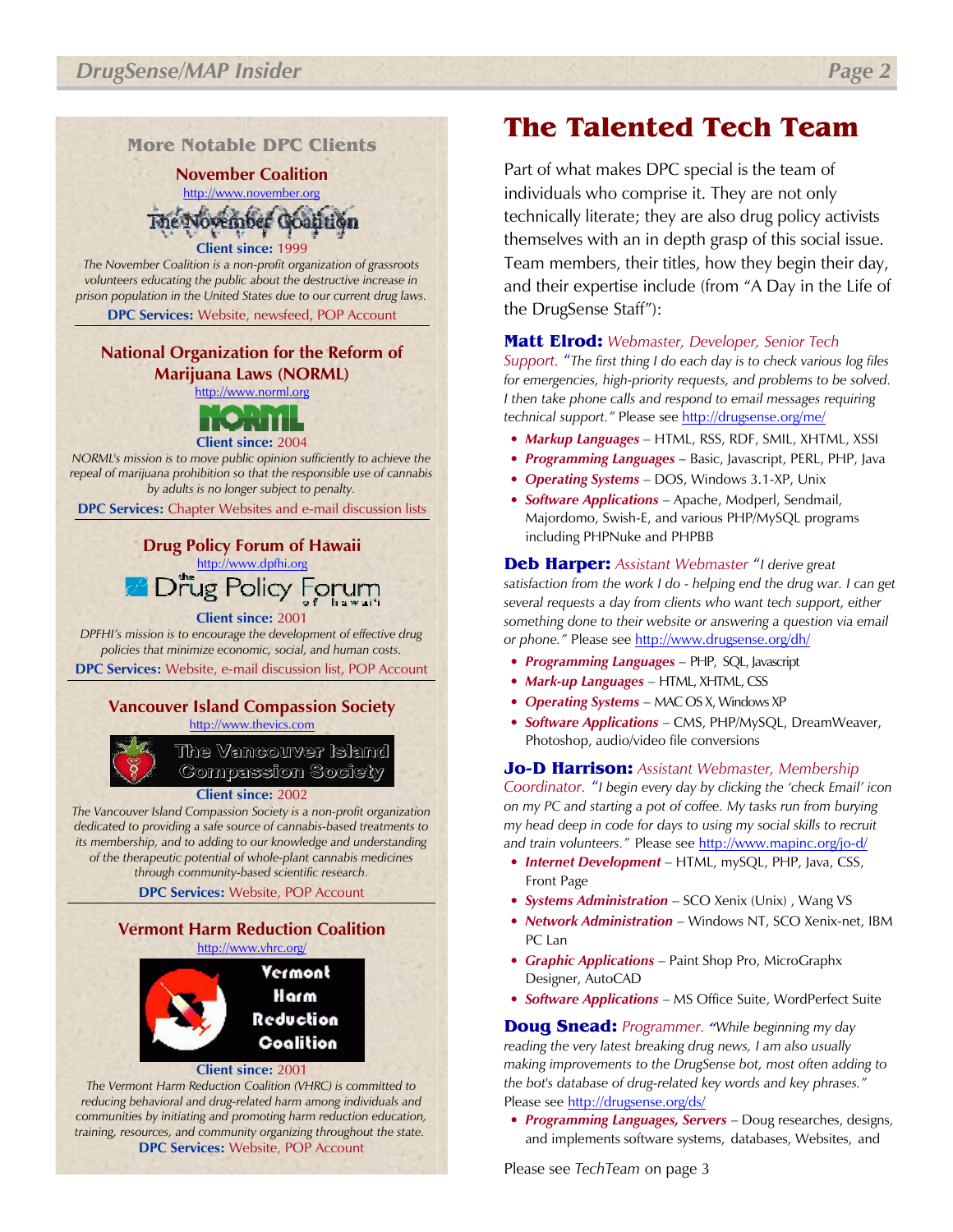## DPC Client Communications

If DPC is providing hosting or other significant Internet services, please consider joining these two e-mail lists to keep up on the latest news from DPC:

> One way announcements only owner-dpc\_news@drugsense.org

Participate in client focused discussions owner-dpc\_talk@drugsense.org

### Tech Team from Page 2

### Doug Snead (cont.)

portals using PERL, HTML, SQL, CGI, MySQL, PHP, XML, Java, Javascript, shell, C, AWK, SED, make, and MACSYMA (and more!) on various platforms including UNIX, Linux, Cygwin, and Windows.

He has been a software engineer, technologist, and writer with MAPINC and DrugSense since September, 2001. Doug developed and implemented the MAPINC Media Contact Database by merging several large media and source contact databases into a tool for drug policy activists to produce targeted mailing, fax and e-mail lists. He also designed and implemented Bot! http://drugpolicycentral.com/bot/, a news bot which continuously spiders news sites for the very latest raw breaking drug-related news. Currently Doug is working on several web design and database projects and writes the International Section of the DrugSense Weekly newsletter.

## About from Page 1

Because we provide our clients with tools and technology essential to their mission, we are in a position to understand the unique dynamics among the drug policy reform community. After all, we, too, are reform activists! Unlike some commercial hosting organizations, we are particularly sensitive to and flexible with content that concerns our topic. The legitimacy of your site will never be questioned at the mere mention of – shock! – drugs.

What we offer may be unique in social activism, not only due our focus on drug policy, but also with respect to the high quality and breadth of our services. Our clients benefit from a hands-on, personalized approach from a talented and knowledgeable technical support team. We can build great looking Websites, while populating those sites with content that interests their visitors and members.

### Donate to Support DPC http://www.drugsense.org/donate

Your tax deductible donation can also be directed to offset the Internet services of your favorite DPC client.



# Donate Today!

Your tax-deductible donation supports all of these DrugSense services and more. Help change drug policy now! Please fill out the form below, make your check or money order payable to **DrugSense** and mail to:

### DrugSense/MAP ● 14252 Culver Drive #328 ● Irvine, CA 92604-0326

| <b>Amount:</b>              | $$50\Box$ | $$100$ $$250$ $\Box$                                       | Other: $\qquad \qquad$ |  |
|-----------------------------|-----------|------------------------------------------------------------|------------------------|--|
| Name:                       |           | <u> 1989 - Johann Stoff, amerikansk politiker (* 1908)</u> |                        |  |
| <b>Organization:</b>        |           |                                                            |                        |  |
| Street: <b>Example 2018</b> |           |                                                            |                        |  |
|                             |           |                                                            | State:                 |  |
| E-mail:                     |           | <u> 1980 - John Stone, Amerikaansk politiker (</u>         | <b>Phone:</b>          |  |
| <b>Comments:</b>            |           |                                                            |                        |  |
|                             |           |                                                            |                        |  |

DrugSense is a 501(c)(3) educational non-profit organization. Your donation is tax deductible to the extent provided by law.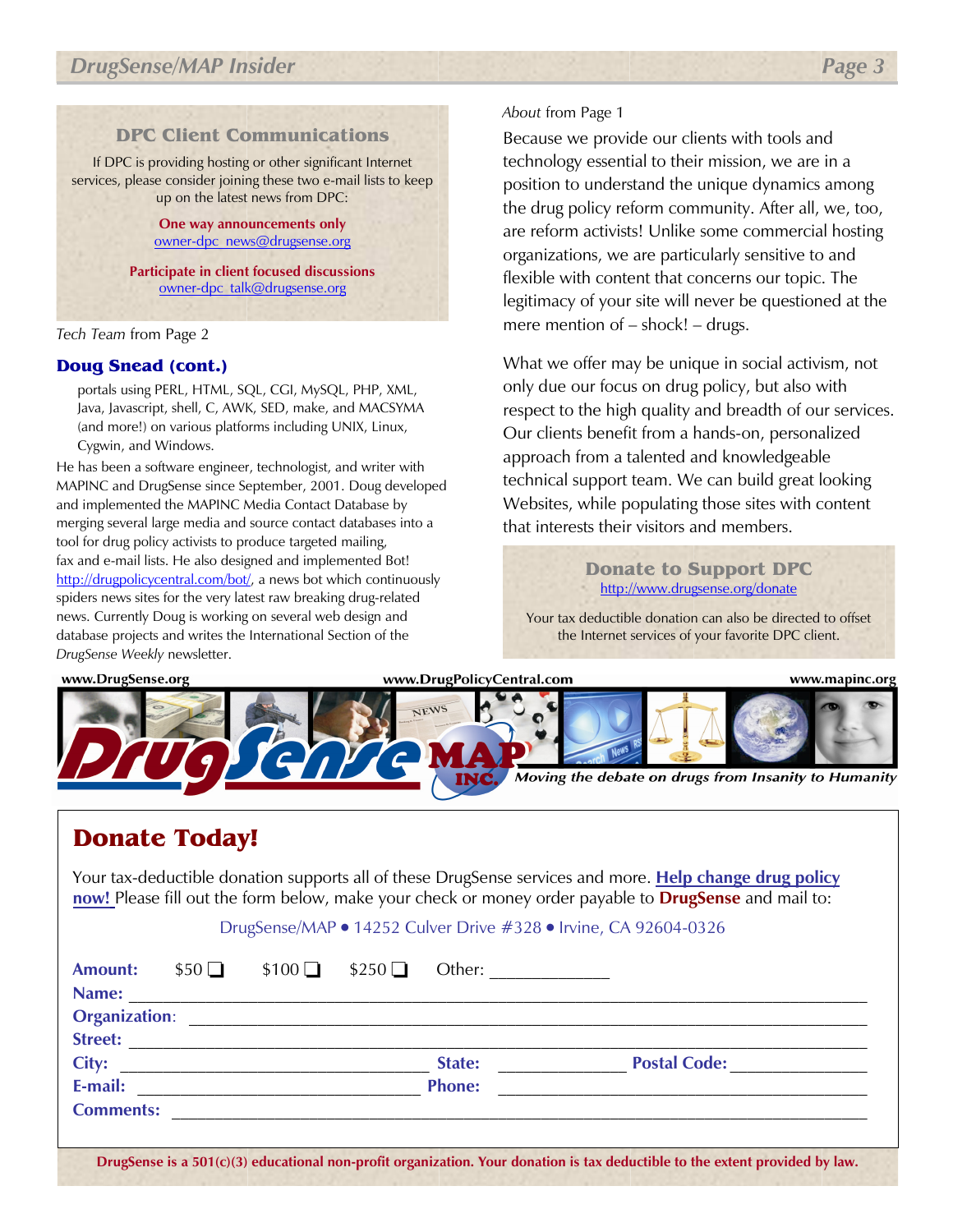# DrugSense Acceptable Use Policy (AUP)

Because we are rooted in Cyberspace, DrugSense has become proficient in facilitating online communication. At about the same time that we were founded in October 1995, the Internet Engineering Task Force published RFC 1855, which has become the standard of Internet conduct. The term they applied to this conduct is "netiquette."

While almost anyone involved in drug policy reform knows about the importance of treating both our colleagues and even our opposition with the utmost respect – employing netiquette – Internet-based organizations like DrugSense have crafted Acceptable Use Policies (AUPs) to clarify proper conduct, knowing that netiquette goes a long way toward facilitating proactive and productive inter-group and inter-movement communications.

 clients and anyone else interested in our services to DrugSense's AUP spells out our general policies, mailing list guidelines, prohibited activities, and procedures to report violations. We invite all of our peruse this policy. Note that to become one of our clients, you must agree to it and adhere to it.

As we state in the policy, we believe that drug policy is most effectively advanced through "promoting a culture of ethical and lawful behavior, openness, trust, and integrity." This approach is key to credibly presenting our message to policy makers and the media, and by employing it, reform stands the best chance of ending the War on Drugs.

### DrugSense Policy Statements

Acceptable Use Policy http://www.drugpolicycentral.com/hosting/aup.htm

Discussion List Guidelines http://www.drugpolicycentral.com/hosting/aup.htm#listguide

Reporting Violations and Enforcement http://www.drugpolicycentral.com/hosting/aup.htm#reporting

> Privacy Policy http://drugsense.org/pages/privacypolicy.htm

**Disclaimer** http://drugsense.org/pages/disclaim.htm

## Drug Policy Central

E-mail Discussion Lists http://drugsense.org/lists/

Mail List Request Form http://www.drugpolicycentral.com/hosting/lists/maillist.php

Domain Names http://www.drugpolicycentral.com/hosting/domain.htm

POP Accounts http://www.drugpolicycentral.com/hosting/rates.htm#pop

E-mail Options http://www.drugpolicycentral.com/hosting/spamhelp.htm

Special Features http://www.drugpolicycentral.com/hosting/features.htm

Technical Support http://www.drugpolicycentral.com/hosting/support.htm

Hosting Rates http://www.drugpolicycentral.com/hosting/rates.htm

#### DPC from page 1

**Domain Name.** Domain names uniquely identify your Website on the Internet. DPC clients may register their own domains, or have DPC register them.

**E-mail Accounts.** Professionalize your group's image with e-mail addresses that match its domain name. Accounts can utilize either the standard VMail, which forwards e-mail to another address, or the popular Post Office Protocol (POP3) for e-mail storage on our server and/or download into reader programs.

**Spam Filtering.** Have your incoming e-mail checked for spam content. Our Content Filtering is managed using the SpamAssassin software, which runs a variety of tests to assign a score that you use to determine message delivery. You can also utilize our challenge/response system to blacklist senders and identify 'whitelist' messages for delivery.

**Special Features.** DPC offers various features for the do-it-yourself types to add greater appeal and functionality to your site. These include Page Counters, Last Access (address of the last browser to load your page), date and time variables, and newsfeeds of drug policy related clippings.

**Technical Support.** Perhaps the best part about DPC is the personal, hands-on approach you'll enjoy from our Talented Tech Team. (Please see Page 2)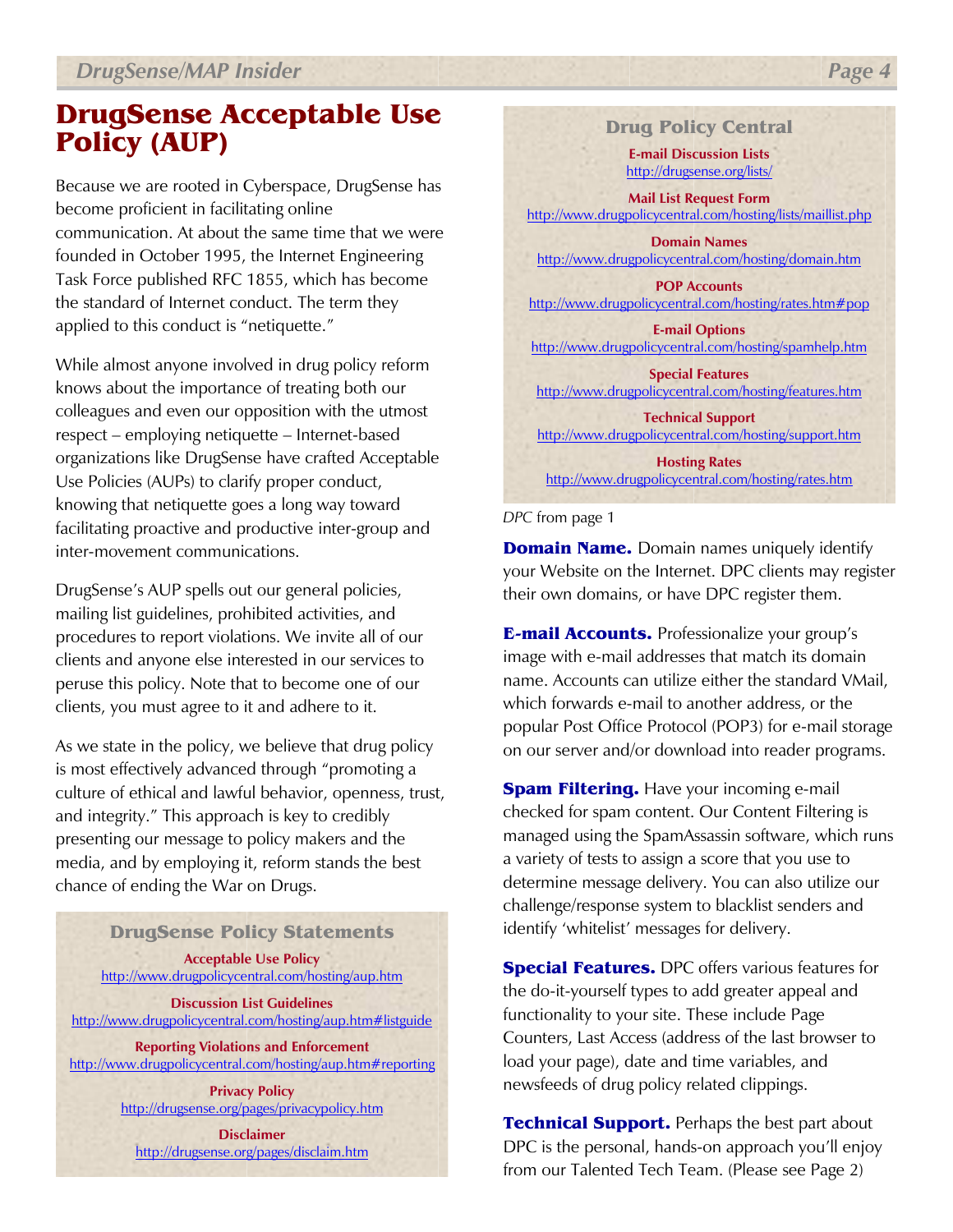# More MAP Stats – DPC Style

As noted in previous editions of the Insider, we track a number of statistics to measure our impact on drug policy. The main source of our internal statistics is a free Web server analysis program called **Webalizer.** While we usually report numbers for our flagship site, www.mapinc.org, we thought that, for this issue about Drug Policy Central, we would focus on statistics concerning www.drugpolicycentral.com.

Website traffic can be viewed from a number of perspectives with Webalizer. We can measure our efforts by day, by country, by referer, and by counts of sites, visits, hits, kilobytes, pages requested, and pages per visitor. Still, we feel that our most meaningful measurements encompass pages, sites, and visits.

MAP – our largest effort with its archive, newsletter, and media activism resources – receives the most Web traffic among our major sites. But, DPC is catching up quickly. For example, the number of sites, the best indicator of individual users, has grown by 30% over last year, with traffic now equaling about 40% of MAP's. It should be noted that DPC numbers may include those for the subsidiary client sites hosted on the DPC server.



MAP Overview Statistics

http://drugsense.org/html/modules.php?name=Overview

More MAP Stats

#### Top 10 of 30,707 Referring Domain Names for Drug Policy Central - September 2008

| $\frac{1}{2}$ . $\frac{1}{2}$ . $\frac{1}{2}$ . $\frac{1}{2}$ . $\frac{1}{2}$<br>$o$ epicino el 2000 |             |               |                                            |
|------------------------------------------------------------------------------------------------------|-------------|---------------|--------------------------------------------|
|                                                                                                      | <b>Hits</b> | $\frac{9}{6}$ | <b>Referrer</b>                            |
|                                                                                                      | $1.2$ mil   | 61.45%        | Direct Response                            |
| 2                                                                                                    | 29,482      | 1.46          | http://www.stumbleupon.com/refer.php       |
| 3                                                                                                    | 20,430      | 1.01          | http://www.google.com/search               |
| 4                                                                                                    | 5,524       | 0.27          | http://profile.myspace.com/index.cfm       |
| 5                                                                                                    | 4,047       | 0.20          | http://images.google.com/imgres            |
| 6                                                                                                    | 3,793       | 0.19          | http://search.yahoo.com/search             |
| 7                                                                                                    | 2,743       | 0.14          | http://www.google.ca/search                |
| 8                                                                                                    | 2,193       | 0.11          | http://www.google.co.uk/search             |
| 9                                                                                                    | 2,026       | 0.10          | http://search.live.com/results.aspx        |
| 10                                                                                                   | 1,047       | 0.05          | http://drugwarrant.net/forum/viewtopic.php |

#### Website Usage Statistics 3-month moving averages

| <b>Pages</b>                                            | <b>Sites</b> | <b>Visits</b>         |  |  |  |  |
|---------------------------------------------------------|--------------|-----------------------|--|--|--|--|
| Drug Policy Central (Bot & client sites)                |              |                       |  |  |  |  |
| 1,409,006                                               | 93,271       | 161,146               |  |  |  |  |
| 662,065                                                 | 71,458       | 324,048               |  |  |  |  |
| $+112.8%$                                               | $+30.5%$     | $-50.3%$              |  |  |  |  |
| <b>MAP</b> (DrugNews Archive, media activism resources) |              |                       |  |  |  |  |
| 2,072,586                                               | 273,414      | 378,120               |  |  |  |  |
| 1,695,301                                               | 238,126      | 774,217               |  |  |  |  |
| $+22.3%$                                                | $+14.8%$     | $-51.2%$              |  |  |  |  |
| DrugSense (DrugSense Weekly, collateral materials)      |              |                       |  |  |  |  |
| 523,331                                                 | 154,870      | 164,139               |  |  |  |  |
| 281,881                                                 | 115,788      | 135,930               |  |  |  |  |
| $+85.7%$                                                | $+33.8%$     | $+20.8%$              |  |  |  |  |
|                                                         |              | $\bullet$<br>$\sigma$ |  |  |  |  |

#### Website Usage Statistics 3-month moving averages

| $\sim$ month morning area ago.                |        |            |                  |  |  |  |
|-----------------------------------------------|--------|------------|------------------|--|--|--|
|                                               | DPC.   | <b>MAP</b> | <b>DrugSense</b> |  |  |  |
| Pages per Visitor (Pages divided by Visitors) |        |            |                  |  |  |  |
| Sept 2008                                     | 15.1   | 7.6        | 3.4              |  |  |  |
| Sept 2007                                     | 9.3    | 7.1        | 2.4              |  |  |  |
| <b>Percent Chg</b>                            | $+63%$ | $+6.5%$    | $+38.8%$         |  |  |  |

### Data Definitions

- Hits: Any request made to the server which is logged, is considered a 'hit'. The requests can be for anything... html pages, graphic images, audio files, CGI scripts, etc. This number represents the total number of requests that were made to the server during the specified report period.
- Kilobytes (Kbytes): This value shows the amount of data in KB that was sent out by the server during the specified reporting period. It should be a fairly accurate representation of the amount of outgoing traffic the server had, regardless of the web servers reporting quirks.
- Pages: these URLs are considered to be the actual requested page, not all of the individual items that make it up (such as graphics and audio clips).
- Sites: the number of unique IP addresses that made requests to the server. This is the best gauge of visitor counts.
- Visits: occur when a remote site makes a request for a page on the server for the first time. If the length of time since the last request is greater than the specified timeout period (default is 30 minutes), a new Visit is started and counted, and the sequence repeats.